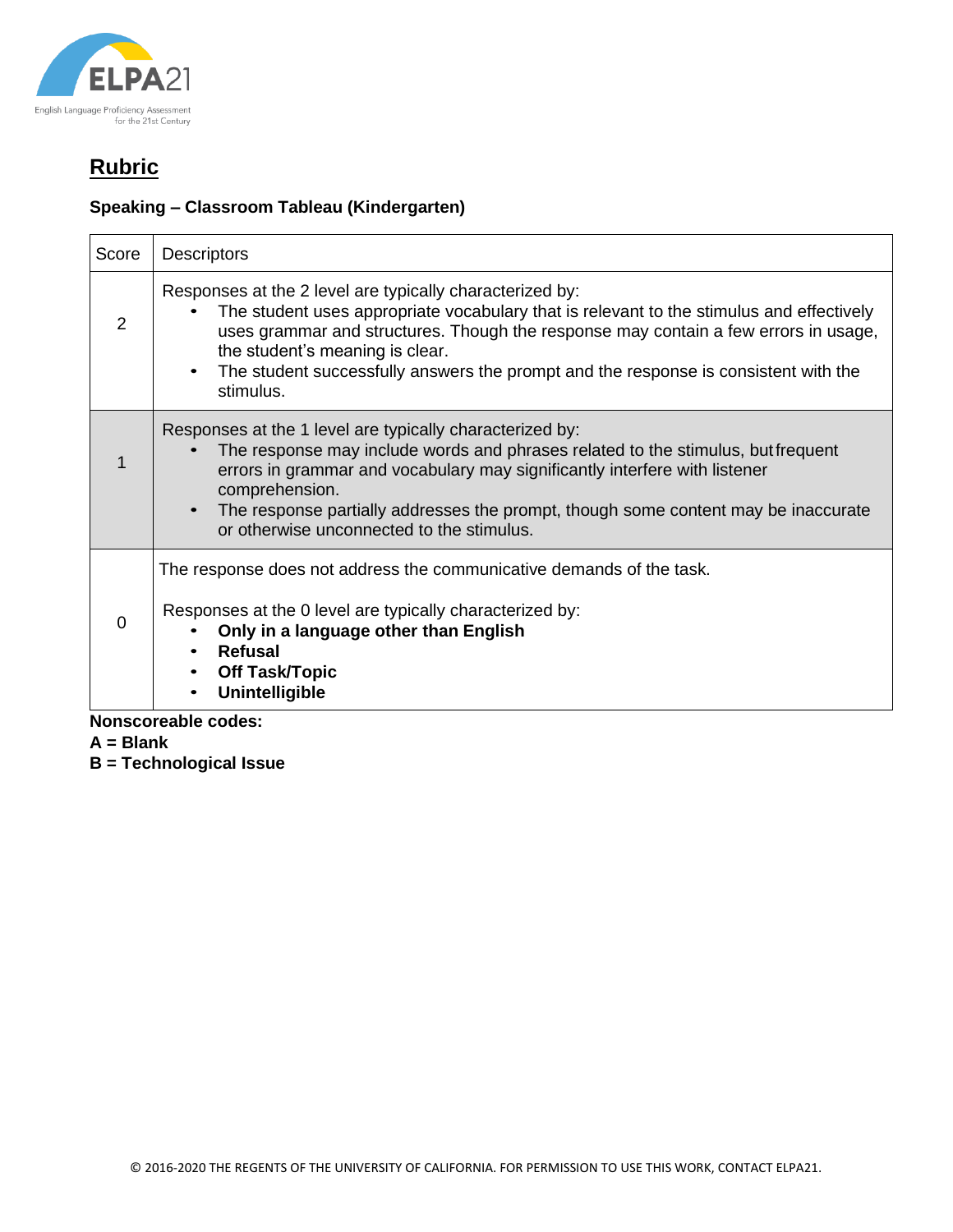

## **Speaking – Observe and Report (Kindergarten) Cluster-Scored Task**

| Score          | <b>Descriptors</b>                                                                                                                                                                                                                                                                                                                                                                                     |
|----------------|--------------------------------------------------------------------------------------------------------------------------------------------------------------------------------------------------------------------------------------------------------------------------------------------------------------------------------------------------------------------------------------------------------|
| 3              | Responses at the 3 level are typically characterized by:<br>The student effectively uses appropriate vocabulary and grammatical structures that are<br>relevant to the stimulus and prompt. The response may contain minor errors that do not<br>interfere with meaning.<br>When prompted, the student retells the sequence of events accurately, using<br>$\bullet$<br>information from the stimulus. |
| $\overline{2}$ | Responses at the 2 level are typically characterized by:<br>The use of vocabulary or grammar may be limited or inaccurate at times, occasionally<br>interfering with meaning.<br>When prompted, the student retells the sequence of events, though some information<br>$\bullet$<br>may be incomplete, or missing, or out of order.                                                                    |
|                | Responses at the 1 level are typically characterized by:<br>The response may include words and phrases connected to the pictures, but limitations<br>in grammar and vocabulary may significantly interfere with comprehension.<br>The response consists of a few isolated English words that may be related to the<br>prompt or stimulus.                                                              |
| $\Omega$       | The response does not address the communicative demands of the task.<br>Responses at the 0 level are typically characterized by:<br>Only in a language other than English<br><b>Refusal</b><br>$\bullet$<br><b>Off Task/Topic</b><br>$\bullet$<br><b>Unintelligible</b>                                                                                                                                |

**Nonscoreable codes:**

**A = Blank**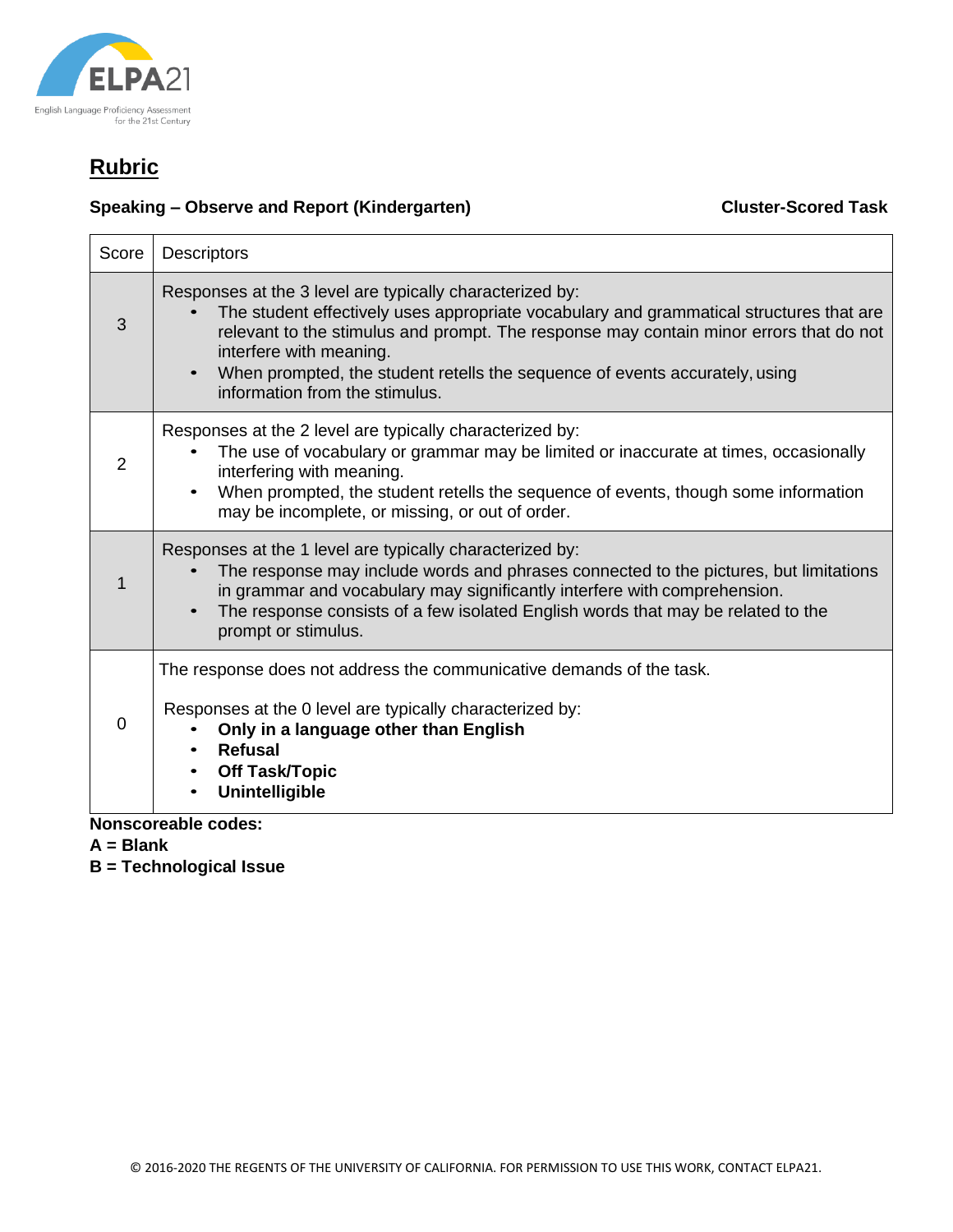

## **Speaking – Picture Description (Kindergarten) Cluster-Scored Task**

| Score    | <b>Descriptors</b>                                                                                                                                                                                                                                                                                                                                                                                                |
|----------|-------------------------------------------------------------------------------------------------------------------------------------------------------------------------------------------------------------------------------------------------------------------------------------------------------------------------------------------------------------------------------------------------------------------|
| 3        | Responses at the 3 level are typically characterized by:<br>The student effectively uses appropriate vocabulary that is relevant to the picture and<br>effectively uses grammar and structures, though the response may contain minor errors<br>that do not interfere with meaning.<br>The student successfully describes the main feature(s) of the picture.                                                     |
| 2        | Responses at the 2 level are typically characterized by:<br>The use of vocabulary or grammar may be limited or inaccurate at times, occasionally<br>interfering with meaning.<br>The student partially describes some main feature(s) of the picture, but the response<br>$\bullet$<br>may not be fully complete due to errors that occasionally interfere with meaning, such<br>as digressions and/or omissions. |
|          | Responses at the 1 level are typically characterized by:<br>The response may include words and phrases connected to the picture, but limitations<br>in grammar and vocabulary may significantly interfere with comprehension.<br>The response consists of a few isolated English words that may be related to the<br>prompt or stimulus.                                                                          |
| $\Omega$ | The response does not address the communicative demands of the task.<br>Responses at the 0 level are typically characterized by:<br>Only in a language other than English<br><b>Refusal</b><br><b>Off Task/Topic</b><br>Unintelligible                                                                                                                                                                            |

**Nonscoreable codes:**

**A = Blank**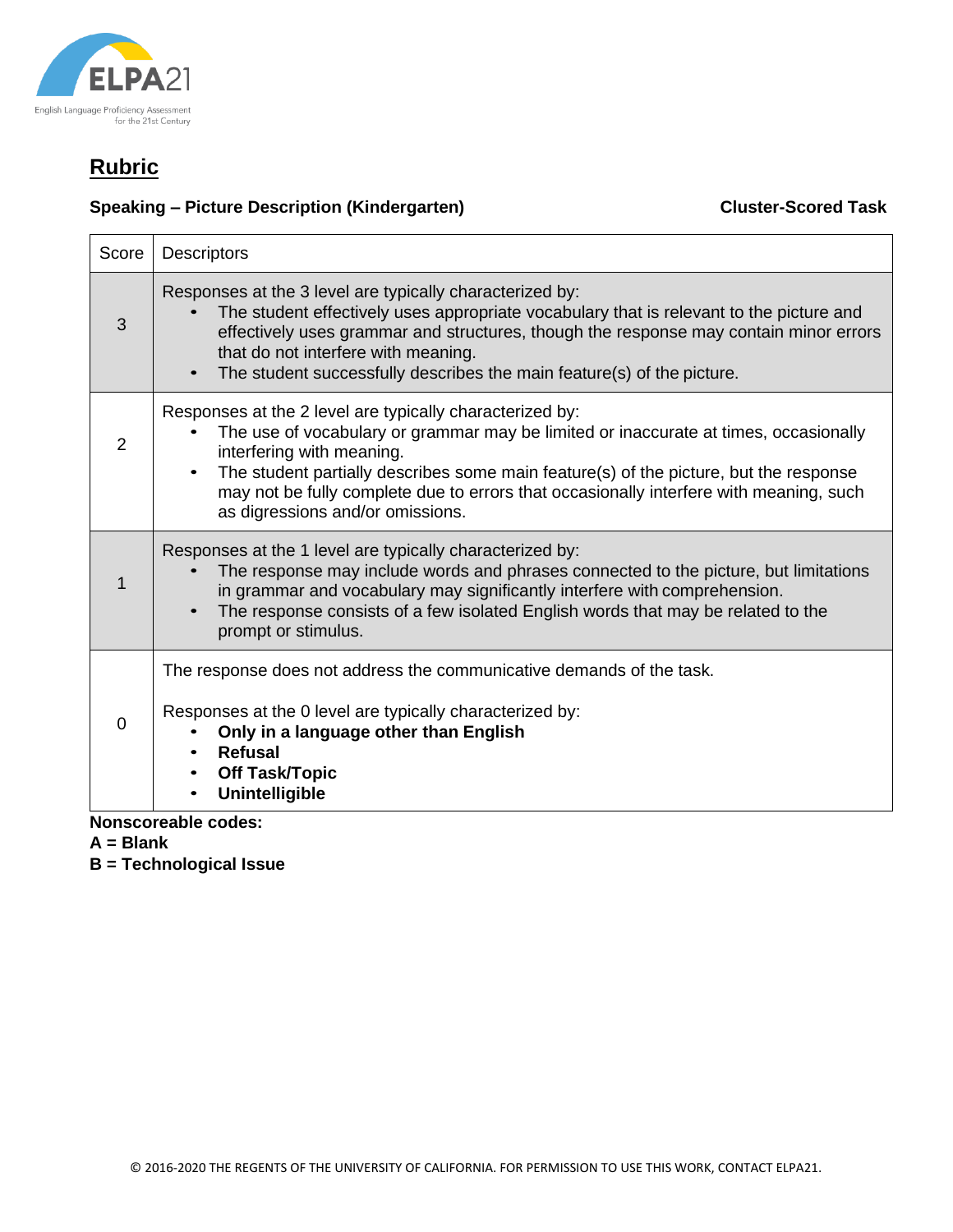

## **Speaking – Show and Share Presentation (Kindergarten) Cluster-Scored Task**

| Score    | <b>Descriptors</b>                                                                                                                                                                                                                                                                                                                                                          |
|----------|-----------------------------------------------------------------------------------------------------------------------------------------------------------------------------------------------------------------------------------------------------------------------------------------------------------------------------------------------------------------------------|
| 3        | Responses at the 3 level are typically characterized by:<br>The student effectively uses appropriate vocabulary and grammatical structures that are<br>relevant to the stimulus and prompt. The response may contain minor errors that do not<br>interfere with meaning.<br>The student successfully addresses the prompt.                                                  |
| 2        | Responses at the 2 level are typically characterized by:<br>The use of vocabulary or grammar may be limited or inaccurate at times, occasionally<br>interfering with meaning.<br>The student partially addresses the prompt, but the response may not be fully complete<br>due to errors that occasionally interfere with meaning, such as digressions and/or<br>omissions. |
| 1        | Responses at the 1 level are typically characterized by:<br>The response may include words and phrases connected to the pictures, but limitations<br>in grammar and vocabulary may significantly interfere with comprehension.<br>The response consists of a few isolated English words that may be related to the<br>$\bullet$<br>prompt or stimulus.                      |
| $\Omega$ | The response does not address the communicative demands of the task.<br>Responses at the 0 level are typically characterized by:<br>Only in a language other than English<br><b>Refusal</b><br><b>Off Task/Topic</b><br><b>Unintelligible</b>                                                                                                                               |

**Nonscoreable codes:**

**A = Blank**